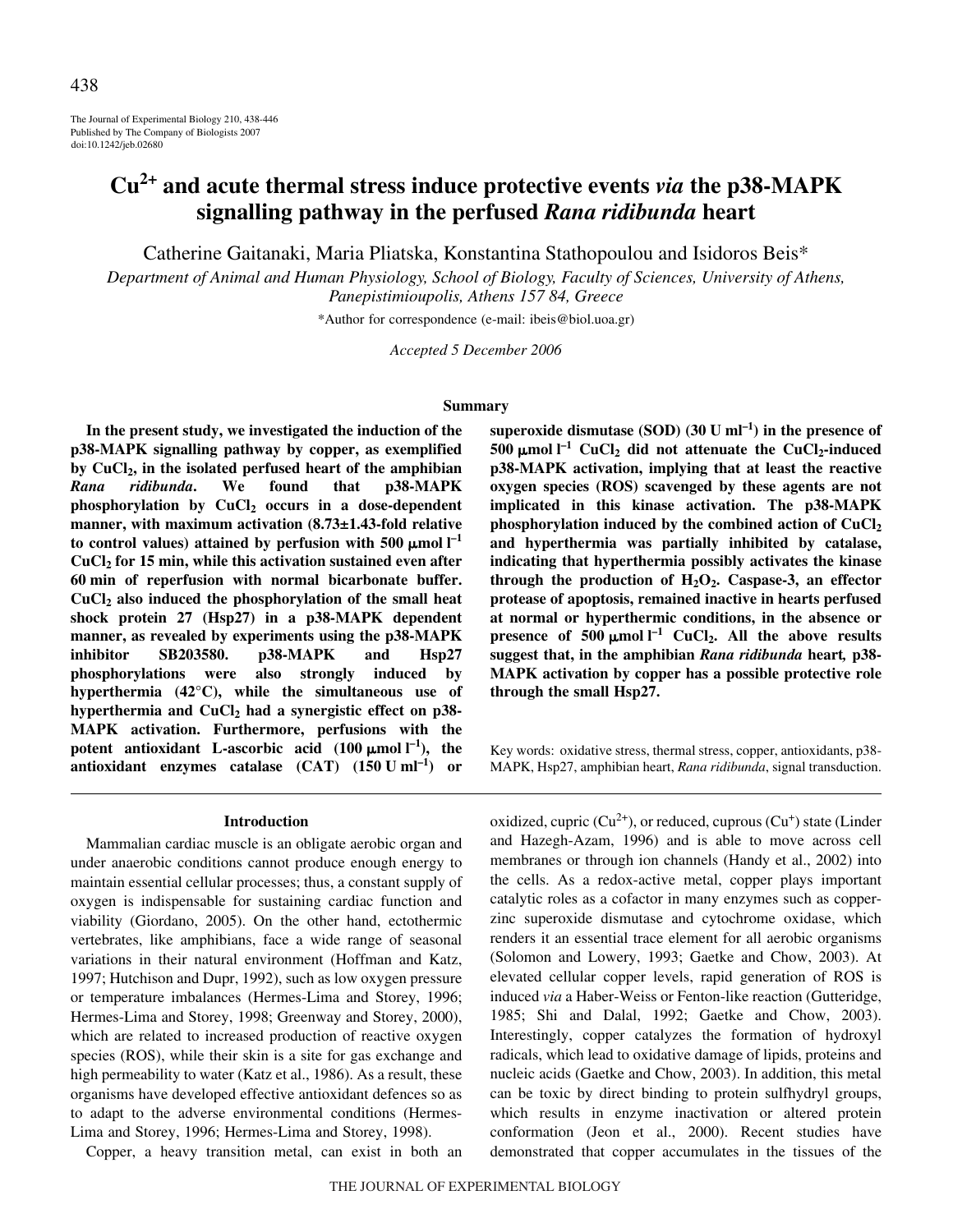amphibian *Rana ridibunda* (Papadimitriou and Loumbourdis, 2003), the experimental model used in the present study.

Another well-established environmental parameter with profound effects on cellular biochemistry, morphology and function, is temperature. In fact, this variable determines the activity of cellular multi-enzyme systems, the kinetics and flux throughout biochemical pathways and, in particular, the metabolic rates. Amphibians normally experience rapid and intense variations in body temperature  $(T<sub>b</sub>)$  and appear to tolerate such changes with minimal metabolic cost. They utilise physiological mechanisms such as controlled evaporative water loss or peripheral vasodilation/constriction to affect small changes in  $T<sub>b</sub>$  (Lillywhite, 1971; Shoemaker et al., 1989). In case of extreme temperature changes, thermal stress results in elevated generation of ROS as well as alterations in intracellular antioxidant capacity (Bagnyukova et al., 2003; Gius et al., 2004). Interestingly, mitochondria undergo a temperature-dependent uncoupling of the respiratory chain leading to generation of ROS, thereby increasing the risk of oxidative cell damage (Schiaffonati et al., 1990; Salo et al., 1991).

The disturbances in the physiological context of a cell can trigger the activation of diverse intracellular signal transduction pathways, which determine the cell fate by regulating gene expression and the activation of protective or pro-apoptotic proteins. Among these signalling pathways the mitogenactivated protein kinase (MAPK) ones are included (Kyriakis and Avruch, 2001) and various reports have documented their involvement in thermal- and redox-stressed cells and tissues, including cardiac myocytes and intact myocardium (Turner et al., 1998; Bogoyevitch, 2000; Gaitanaki et al., 2003; Gaitanaki et al., 2006; Vassilopoulos et al., 2005; Aggeli et al., 2002; Aggeli et al., 2006). However, the factors that modulate these pathways have not been clarified in any system studied to date.

In the present study, we describe the effect of copper on the phosphorylation of p38-MAPK in the amphibian heart. The simultaneous impact of copper and acute thermal stress, as well as the effect of various antioxidants on the p38-MAPK signal transduction pathway, are also determined.

### **Materials and methods**

## *Materials*

Most biochemicals used were purchased from Applichem GmbH (Ottoweg 10b, D-64291 Darmstandt, Germany). Catalase (from bovine liver, C-30) and Cu/Zn SOD (from bovine erythrocytes, S-2515) were obtained from Sigma Chemical Co. (St Louis, MO, USA). The enhanced chemiluminescence (ECL) kit was from Amersham International (Uppsala 751 84, Sweden). Bradford protein assay reagent was from Bio-Rad (Hercules, CA, USA). Nitrocellulose (0.45  $\mu$ m) was obtained from Schleicher & Schuell (Keene, NH, USA). Rabbit polyclonal antibodies specific for the dually-phosphorylated p38-MAPK (#9211) and the phosphorylated (Ser 82) Hsp27 (#2401) were purchased from Cell Signaling Technology (Beverly, MA, USA). A rabbit monoclonal antibody specific for caspase-3 (#9665) that detects the endogenous levels of full-length (35 kDa) and large active fragments (17/19 kDa) of caspase-3 resulting from cleavage at Asp175 was also purchased from Cell Signaling Technology. Anti-actin antibody (A-2103) was from Sigma Chemical Co. The p38-MAPK-inhibitor SB203580 was obtained from Alexis Corporation (CH-4415 Lausen, Switzerland) and stock solutions  $(10 \text{ mmol } l^{-1})$  prepared in dimethyl sulfoxide (DMSO). Prestained molecular mass markers were from New England Biolabs (P7708S; Ipswich, MA, USA). Horse radish peroxidase (HRP)-conjugated antirabbit antibody was from DAKO A/S (Glostrup, Denmark). X-OMAT AR  $(13\times18$  cm) film was purchased from Eastman Kodak Company (New York, USA).

#### *Animals*

Frogs (Rana ridibunda Pallas) weighing 120-150 g were caught in the vicinity of Thessaloniki, Greece, and supplied by a local dealer. They were kept in containers in fresh water and received humane care in accordance to the Guidelines for the Care and Use of Laboratory Animals published by the Greek Government (160/1991) based on EC regulations (86/609). They were used a week after arrival.

#### *Heart perfusions*

Animals were anesthetized by immersion in 0.05% (w/v) MS222 and their hearts were excised and preserved in an icecold solution similar to the one used for the perfusion. Then, the hearts were mounted onto the aortic cannula of a conventional Langendorff perfusion system. Perfusions were performed in a non-recirculating Langendorff mode at a pressure of 4.5 kPa (31.5 mmHg). The standard perfusion buffer used was the Krebs bicarbonate-buffered saline  $(23.8 \text{ mmol } l^{-1} \text{ NaHCO}_3, 103 \text{ mmol } l^{-1} \text{ NaCl}, 1.8 \text{ mmol } l^{-1}$ CaCl<sub>2</sub>, 2.5 mmol<sup>1-1</sup> KCl, 1.8 mmol<sup>1-1</sup> MgCl<sub>2</sub>, 0.6 mmol<sup>1-1</sup> NaH<sub>2</sub>PO<sub>4</sub>, pH 7.4 at 25°C) supplemented with 10 mmol  $l^{-1}$ glucose and equilibrated with  $95\%$  O<sub>2</sub>/5\% CO<sub>2</sub>. The temperature of the hearts and perfusates was maintained at 25°C using a water-jacketed apparatus. All hearts were equilibrated for 30 min under these conditions. All ingredients used were directly diluted in the Krebs bicarbonate-buffered saline.

Control hearts (Con) were perfused for 30 min at  $25^{\circ}$ C with the bicarbonate-buffered saline described above. As positive controls, we used hearts perfused with 50  $\mu$ mol l<sup>-1</sup> H<sub>2</sub>O<sub>2</sub> for 2 min, after a 30 min equilibration period with the normal Krebs buffer. To examine the effect of the trace metal  $Cu^{2+}$ , hearts were equilibrated as previously and perfused for 15 min with increasing concentrations of CuCl<sub>2</sub> (50–500  $\mu$ mol l<sup>-1</sup>) diluted in the bicarbonate-buffered saline. Perfusions were also conducted in the presence of the specific p38-MAPK inhibitor SB203580 (1  $\mu$ mol l<sup>-1</sup>), during both the equilibration period and the perfusion with 500  $\mu$ mol l<sup>-1</sup> CuCl<sub>2</sub> for 15 min. In another series of experiments, hearts were re-perfused with normal bicarbonate-buffered saline for time periods varying from 2 to 60 min, after the p38-MAPK maximal activation was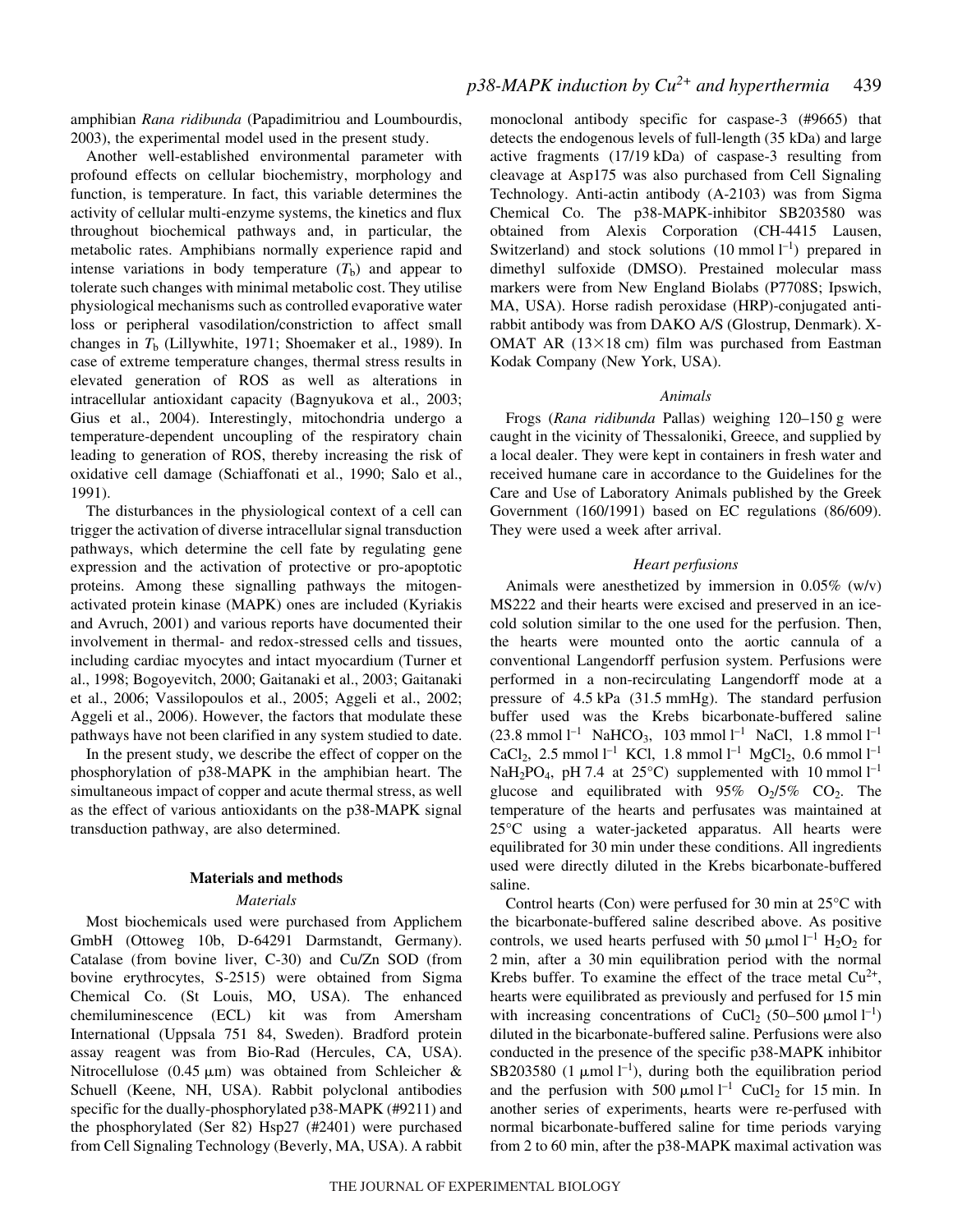#### 440 C. Gaitanaki and others



Fig. 1. Perfusion protocols. For further details, see Materials and methods; for abbreviations, see List of abbreviations.

reached. Moreover, the potent antioxidant activity of Lascorbic acid (ASC) was investigated by perfusing hearts with 100  $\mu$ mol l<sup>-1</sup> ASC during both the equilibration period and the following perfusion with 500  $\mu$ mol l<sup>-1</sup> CuCl<sub>2</sub> for 15 min. Hearts were also perfused for 45 min with normal perfusion buffer containing ASC (100  $\mu$ mol l<sup>-1</sup>). In other experiments, after the 30 min equilibration period, temperature was increased up to 42°C, by using a second water-jacketed apparatus, and perfusions were conducted for 15 min under these conditions in the absence or presence of 500  $\mu$ mol l<sup>-1</sup> CuCl2. In the last series of experiments, hearts, after being equilibrated with normal bicarbonate-buffered saline, were perfused for 15 min with 500  $\mu$ mol l<sup>-1</sup> CuCl<sub>2</sub> in the presence of catalase  $(CAT; 150 \text{ U ml}^{-1})$ , SOD  $(30 \text{ U ml}^{-1})$  or CAT+SOD, at either 25°C or 42°C. All experimental conditions are illustrated in Fig. 1.

At the end of the perfusions, atria were removed and the ventricles frozen by immersion in liquid  $N_2$ , then pulverized under liquid  $N_2$ . Tissue powders were stored at  $-80^{\circ}$ C.

## *Tissue extractions*

Heart powders were homogenized with  $3 \text{ ml } g^{-1}$  of buffer  $[10 \text{ mmol } l^{-1}$  Hepes, pH 7.9, 10 mmol  $l^{-1}$  EGTA, 0.1 mmol  $l^{-1}$ EDTA, 10 mmol  $l^{-1}$  NaF, 1 mmol  $l^{-1}$  Na<sub>3</sub>VO<sub>4</sub>, 1.5 mmol  $l^{-1}$  $MgCl<sub>2</sub>$ , 20 mmol  $l<sup>-1</sup>$  $^{-1}$   $\beta$ -glycerophosphate, 1 mmol l<sup>-1</sup> dithiothreitol (DTT), 2  $\mu$ g ml<sup>-1</sup> leupeptin, 0.5 mmol<sup>-1</sup> phenyl methyl sulphonyl fluoride (PMSF),  $4 \mu g$  ml<sup>-1</sup> aprotinine] and extracted on ice for 30 min. The samples were centrifuged (10000 $\mathbf{g}$ , 10 min, 4°C) and the supernatants boiled with 0.33 vol. SDS-PAGE sample buffer  $[0.33 \text{ mol } l^{-1}$  Tris-HCl, pH 6.8, 10% (w/v) SDS, 13% (v/v) glycerol, 20% (v/v) 2mercaptoethanol, 0.2% (w/v) Bromophenol Blue]. Protein concentrations were determined using the Bio-Rad Bradford assay.

# *SDS-PAGE and immunoblot analysis*

Proteins were separated by SDS-PAGE on 10% (w/v) acrylamide, 0.275% (w/v) bis-acrylamide or 15% (w/v) acrylamide, 0.413% (w/v) bis-acrylamide slab gels and transferred electrophoretically onto nitrocellulose membranes  $(0.45 \mu m)$ . Membranes were then incubated in TBS-T [20 mmol  $l^{-1}$  Tris-HCl, pH 7.5, 137 mmol  $l^{-1}$  NaCl, 0.05%  $(v/v)$  Tween 20] containing 1%  $(w/v)$  bovine serum albumin (BSA) for 30 min at room temperature. Subsequently, the membranes were incubated with the appropriate primary antibody according to the manufacturer's instructions. After washing in TBS-T  $(4\times5$  min) the blots were incubated with peroxidase-conjugated anti-rabbit IgG antibodies [1:5000 dilution in TBS-T containing  $1\%$  (w/v) BSA for 1 h at room temperature]. The blots were washed again in TBS-T  $(4\times5$  min) and the bands were detected using the enhanced chemiluminescence (ECL) reaction with exposure to X-OMAT AR film. Blots were quantified by laser scanning densitometry.

#### *Statistical evaluations*

All data are presented as means  $\pm$  s.e.m. Comparisons between control and treatments were performed using the unpaired Student's *t*-test. A value of *P*<0.05 was considered to be statistically significant. All values were normalized against total protein levels. Kinase and Hsp27 phosphorylation in 'control' hearts were set at 1, and the stimulated kinase and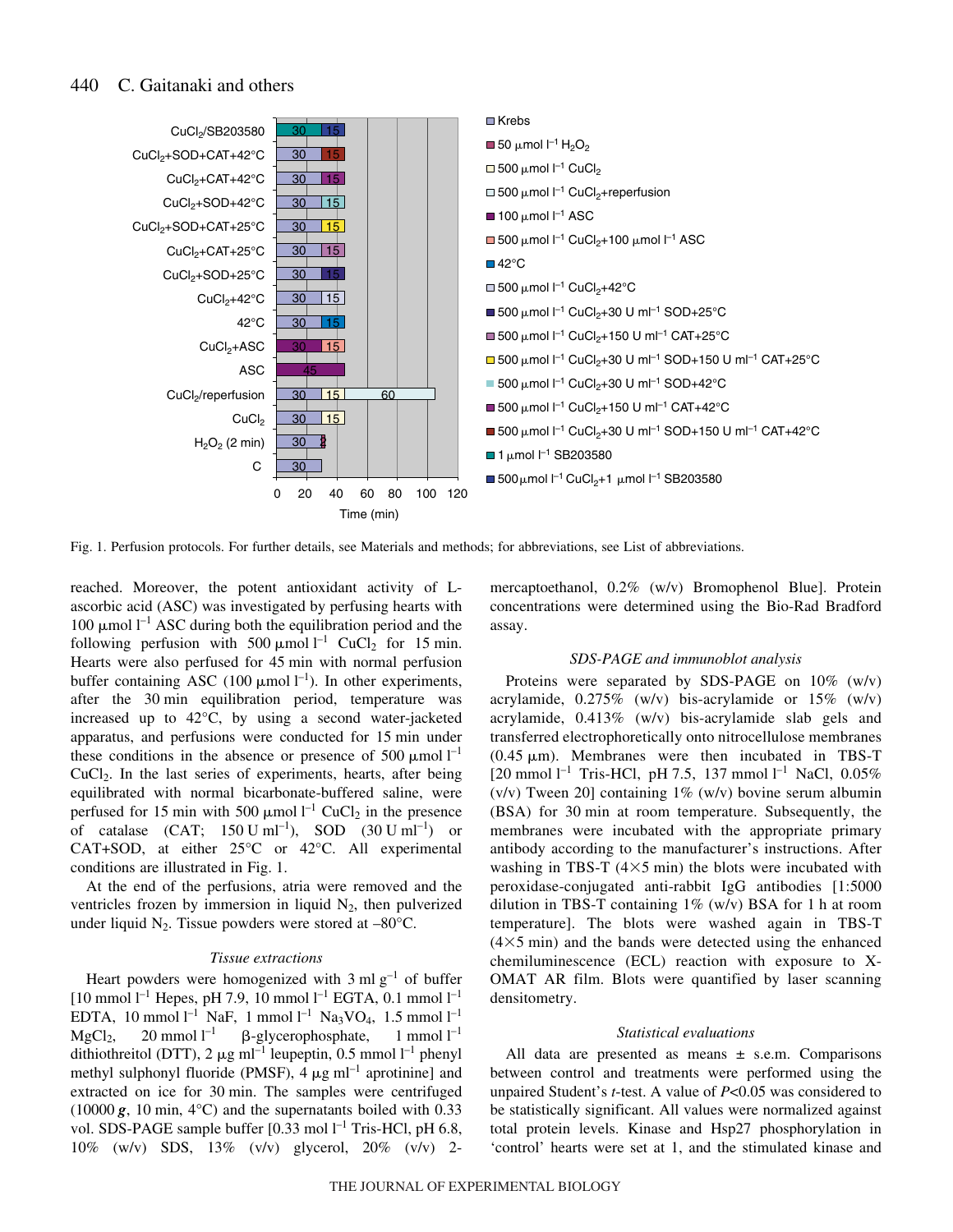Hsp27 phosphorylation in treated hearts were expressed as '-fold' activation over control hearts.

## **Results**

In the present study, we examined the effects of copper on the p38-MAPK phosphorylation levels. To this end, hearts were perfused with normal bicarbonate-buffered saline containing CuCl<sub>2</sub> at concentrations varying from 50  $\mu$ mol l<sup>-1</sup> up to 500  $\mu$ mol l<sup>-1</sup>, for 15 min. The phosphorylation state of p38-MAPK, which is activated by dual phosphorylation of Thr and Tyr residues within a Thr-Gly-Tyr motif, was assessed by immunoblotting using a specific antibody for this dually phosphorylated form of the kinase (Aggeli et al., 2001a). The results of this study revealed that  $CuCl<sub>2</sub>$  induced the activation of p38-MAPK in a dose-dependent manner. As can be seen in Fig. 2Ai,B, 50  $\mu$ mol l<sup>-1</sup> of this trace metal, in the form of CuCl2, induced a strong p38-MAPK phosphorylation (4.78±1.04-fold relative to control values), whereas 500  $\mu$ mol l<sup>-1</sup> CuCl<sub>2</sub> induced maximal activation of the kinase  $(8.73\pm1.43\text{-}fold$  relative to control values). As a positive control, extract from hearts perfused with 50  $\mu$ mol l<sup>-1</sup> H<sub>2</sub>O<sub>2</sub> for 2 min was used (Fig. 2Ai). Equal protein loading was confirmed by detecting actin protein levels of identical samples  $(Fig. 2Aii)$ .

We also investigated whether copper affected the phosphorylation state of a potent member of the p38-MAPK signalling pathway, Hsp27. Hsp27 is phosphorylated at up to three sites (Ser15, Ser78 and Ser82) by MAPK-activated protein kinase 2 (MAPKAPK2) and the related kinase MAPKAPK3, which in turn are activated and phosphorylated by p38-MAPK (Stokoe et al., 1992; Rouse et al., 1994; Gaitanaki et al., 2003). The phosphorylation state of Hsp27 was assessed by immunoblot analysis using a rabbit polyclonal antibody that detects the phosphorylated Hsp27 at Ser82. As can be seen in Fig. 2C,D the phosphorylation of Hsp27 follows a similar dose-dependent pattern to the one observed for p38- MAPK. What is more, both the p38-MAPK and Hsp27 phosphorylations induced by 500  $\mu$ mol l<sup>-1</sup> CuCl<sub>2</sub> were abolished by 1  $\mu$ mol l<sup>-1</sup> of the selective p38-MAPK inhibitor, SB203580 (Fig. 3), confirming that Hsp27 is indeed a downstream member of the p38-MAPK pathway.

We also examined the effect of reperfusion with normal bicarbonate-buffered saline, for time periods varying from 2 up to 60 min, after a 15 min perfusion with 500  $\mu$ mol l<sup>-1</sup> CuCl<sub>2</sub>,  $(Fig. 4Ai, B)$ . The results revealed that  $p38-MAPK$ phosphorylation by 500  $\mu$ mol l<sup>-1</sup> CuCl<sub>2</sub> was not reversible for the periods of reperfusion examined. On the contrary, a reperfusion period of 2 min with normal buffer almost doubled the activation levels of the kinase (18.44±1.2-fold relative to control values) and p38-MAPK phosphorylation remained at this high level for up to 60 min of reperfusion  $(21.03\pm0.15\text{-}fold$ relative to control values). Equivalent protein loading was confirmed by probing identical samples with an antibody recognizing actin (Fig. 4Aii).

In order to examine the effect of thermal stress on  $CuCl<sub>2</sub>$ -



Fig. 2. Phosphorylation of p38-MAPK and Hsp-27 by CuCl<sub>2</sub>. (A,C) Protein (A, 50 µg or C, 100 µg) from *Rana ridibunda* hearts perfused in the absence (Con) or presence of increasing concentrations of  $CuCl<sub>2</sub>$  $(50-500 \mu \text{mol} \; \text{l}^{-1})$  for 15 min was analysed by immunoblotting with anti-p38-MAPK (Ai) and anti-Hsp27 (C) phosphospecific antibodies. As a positive control, extracts from hearts perfused with 50  $\mu$ mol  $l^{-1}$  $H<sub>2</sub>O<sub>2</sub>$  for 2 min were included. Identical samples were assayed with an anti-actin antibody as a control for protein loading (Aii). (B,D) Densitometric analysis of phospho-p38-MAPK (B) and phospho-Hsp27 (D) bands, by laser scanning. Results are means  $\pm$  s.e.m. for three independent experiments. \**P*<0.05, \*\**P*<0.01, † *P*<0.001 *vs* control value.

induced p38-MAPK phosphorylation, hearts were subjected to hyperthermia  $(42^{\circ}C)$  for 15 min, either in the presence or absence of 500  $\mu$ mol<sup>1-1</sup> of this trace metal. The results obtained clearly showed that hyperthermia alone induced a strong p38-MAPK phosphorylation (8.41±1.67-fold relative to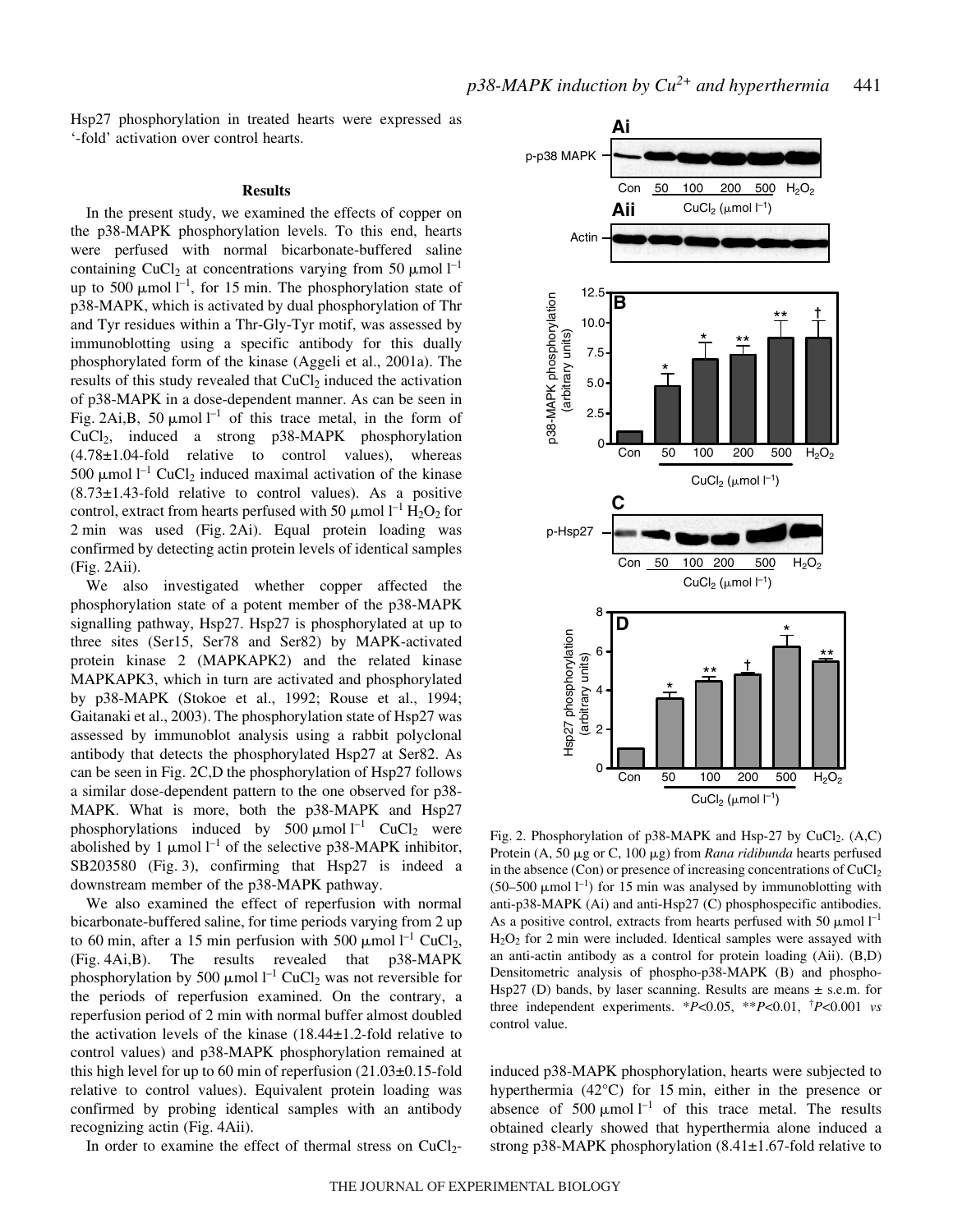#### 442 C. Gaitanaki and others



Fig. 3. Effect of the selective inhibitor SB203580 on the p38-MAPK and Hsp27 phosphorylation induced by CuCl<sub>2</sub>. Protein (50  $\mu$ g, top and bottom, and  $100 \mu g$ , middle) from hearts perfused without or with 500  $\mu$ mol<sup>1-1</sup> CuCl<sub>2</sub> for 15 min in the absence or presence of  $1 \mu$ mol  $1^{-1}$  SB203580 was analysed by immunoblotting with phosphospecific anti-p38-MAPK (top), phosphospecific anti-Hsp27 (middle) or anti-actin (bottom) antibodies. Western blots shown are representative of four independent experiments performed with similar results.

control values), while in the simultaneous presence of  $CuCl<sub>2</sub>$ this activation was almost doubled (15.29±0.48-fold relative to control values) (Fig. 5Atop,B). Equal protein loading was confirmed by detecting actin protein levels of identical samples (Fig. 5Abottom).

In parallel, the effect of these stressful conditions on the Hsp27 phosphorylation was tested. The results of these experiments revealed that  $CuCl<sub>2</sub>$  or hyperthermia (42 $°C$ ) alone induced a significant increase in the Hsp27 phosphorylation  $(CuCl<sub>2</sub>: 6.24±0.59-fold relative to control values;$ hyperthermia: 7.86±0.40-fold relative to control values), whereas the combined effect of  $CuCl<sub>2</sub>$  and hyperthermia did not result in an additive Hsp27 phosphorylation (6.69±0.58 fold relative to control values) (Fig.  $5C$ ,D).

In order to determine whether  $CuCl<sub>2</sub>$ -induced p38-MAPK phosphorylation was due to ROS produced in our experimental model by this trace metal, we performed perfusions in the presence of different antioxidants. First, we perfused amphibian hearts with the potent antioxidant L-ascorbic acid (100  $\mu$ mol l<sup>-1</sup>) in either the absence or presence of 500  $\mu$ mol l<sup>-1</sup> CuCl<sub>2</sub>. The results of this study revealed that  $CuCl<sub>2</sub>-induced activation of p38-MAPK (8.73±1.43-fold)$ relative to control values) was not changed by L-ascorbic acid  $(11.24\pm 0.57\text{-}$  fold relative to control values) (Fig. 6Atop, B). Heart perfusions with L-ascorbic acid alone showed that this agent had no effect on the activation of p38-MAPK. Blots assayed with an anti-actin antibody were used as a control for equivalent protein loading (Fig. 6Abottom).

Furthermore, hearts were perfused with 500  $\mu$ mol l<sup>-1</sup> CuCl<sub>2</sub> in the presence of the superoxide anion scavenger SOD (30 U ml<sup>-1</sup>), the H<sub>2</sub>O<sub>2</sub> scavenger catalase (CAT; 150 U ml<sup>-1</sup>) or



Fig. 4. Time course of p38-MAPK phosphorylation in the amphibian heart, in response to reperfusion after  $CuCl<sub>2</sub>$  treatment. (A) Phospho $p38-MAPK$  was detected in extracts (50  $\mu$ g protein) from control hearts (Con), hearts perfused with 500  $\mu$ mol l<sup>-1</sup> CuCl<sub>2</sub> for 15 min or hearts perfused for the indicated times with normal bicarbonatebuffered saline following the 15 min perfusion with 500  $\mu$ mol l<sup>-1</sup> CuCl2. As a positive control, extract from hearts perfused with 50  $\mu$ mol l<sup>-1</sup> H<sub>2</sub>O<sub>2</sub> for 2 min was used (Ai). Equal loading was assessed, as previously, using an actin antibody (Aii). (B) Densitometric analysis of phospho-p38-MAPK bands by laser scanning. Results are means  $\pm$  s.e.m. for three independent experiments. Re, reperfusion. \**P*<0.05, \*\**P*<0.01, † *P*<0.001 *vs* control value.

their combination, at either 25°C or 42°C. At 25°C, the scavenging enzymes SOD and CAT, either alone or in combination, had no impact on the p38-MAPK phosphorylation levels induced by  $CuCl<sub>2</sub>$  (SOD: 10.26 $\pm$ 0.24fold; CAT: 10.36±0.25-fold; SOD/CAT: 9.85±1.37-fold)  $(Fig. 7Ai, B)$ . As far as the combination of hyperthermia and  $CuCl<sub>2</sub>$  is concerned, the use of SOD in the absence or presence of catalase did not attenuate p38-MAPK phosphorylation, but interestingly it induced a slight increase in the kinase activation when compared to the one induced by CuCl<sub>2</sub> at  $42^{\circ}$ C (CuCl<sub>2</sub>:  $15.23\pm0.48\text{-}$ fold; CuCl<sub>2</sub>/SOD: 18.42 $\pm$ 0.32-fold; CuCl<sub>2</sub>/SOD/ CAT:  $17.50\pm0.77$ -fold relative to control values) (Fig. 7Ai,B). However, when only catalase was used at the above-mentioned conditions the phosphorylation of p38-MAPK was decreased to the levels induced by  $CuCl<sub>2</sub>$  at 25°C (CuCl<sub>2</sub>/CAT at 42°C: 9.58±0.78-fold, *vs* CuCl<sub>2</sub> at 25°C: 8.73±1.43-fold) (Fig. 7Ai, B). Protein equal loading was assessed by actin immunoblot analysis of respective samples (Fig. 7Aii).

Finally, we examined whether perfusions for 15 min with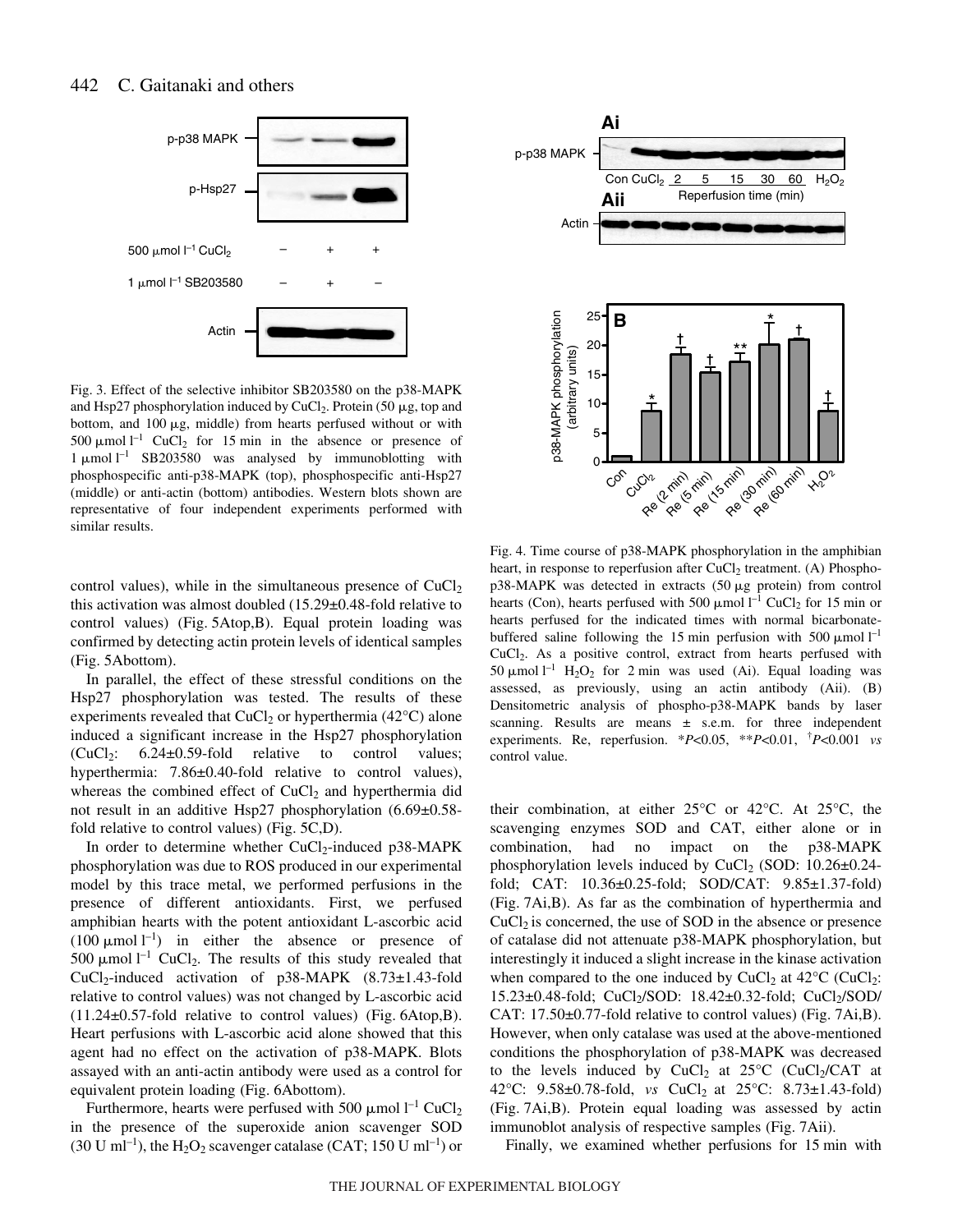

500  $\mu$ mol l<sup>-1</sup> CuCl<sub>2</sub>, in the absence or presence of the antioxidant enzymes CAT and SOD, either at normal temperature or under hyperthermia, induced the activation of the pro-apoptotic marker caspase-3. For this reason we performed immunoblotting using a specific antibody that recognizes both the inactive pro-caspase and the active fragmented form of the protease. Our results revealed that under all conditions tested, only the full-length procaspase was detected, suggesting therefore, that caspase-3 was not activated (Fig. 8).

# $p38-MAPK$  *induction by*  $Cu^{2+}$  *and hyperthermia* 443

Fig. 5. Phosphorylation of p38-MAPK and Hsp27 by the combined effects of CuCl<sub>2</sub> and hyperthermia (42°C). (A,C) Phosphorylated p38-MAPK (A,top) and Hsp27 (C) levels were detected in extracts (50 and 100 μg of protein, respectively) from *Rana ridibunda* hearts perfused for 15 min with normal bicarbonate-buffered saline maintained at 25°C (Con) or at 42°C, either in the absence or presence of 500  $\mu$ mol l<sup>-1</sup> CuCl<sub>2</sub>. As a positive control, extracts from hearts perfused with 50  $\mu$ mol l<sup>-1</sup> H<sub>2</sub>O<sub>2</sub> for 2 min were included. Identical samples were analysed using an actin antibody as a control for protein loading (A,bottom). (B,D) Densitometric analysis of phospho-p38- MAPK (B) and phospho-Hsp27 (D) bands by laser scanning. Results are means ± s.e.m. for three independent experiments. \**P*<0.05, \*\**P*<0.01, † *P*<0.001 *vs* control value.

#### **Discussion**

We had previously reported that, in the amphibian heart, p38-MAPK phosphorylation is induced by different kinds of stress such as mechanical, thermal and oxidative (Aggeli et al., 2001a; Aggeli et al., 2001b; Aggeli et al., 2002; Gaitanaki et al., 2003; Gaitanaki et al., 2006). In particular, in the latter case, the stress was exerted by using different oxidative factors such as  $H_2O_2$  and the enzymatic system of xanthine/xanthine oxidase (Gaitanaki et al., 2003; Gaitanaki et al., 2006; Vassilopoulos et al., 2005).

In the present study, we sought to investigate whether p38- MAPK signalling pathway in the amphibian heart is also activated by copper, in the form of  $CuCl<sub>2</sub>$ , a trace metal known to be associated with the induction of oxidative stress (Gutteridge, 1985; Shi and Dalal, 1992; Gaetke and Chow, 2003). Our results revealed that  $CuCl<sub>2</sub>$  activates p38-MAPK in a dose-dependent manner (Fig. 2), with maximum activation attained by 500  $\mu$ mol l<sup>-1</sup> of this agent. These results are in agreement with several previous studies showing that  $CuCl<sub>2</sub>$ leads to significant p38-MAPK phosphorylation in diverse kinds of tissues and cell types, including the mantle and gill tissues of the mussel *Mytilus galloprovincialis* (Kefaloyianni et al., 2005), trout hepatoma cells (Burlando et al., 2003), human bronchial epithelial cells (Samet et al., 1998) and human pulmonary artery endothelial cells (Li et al., 2005). The concentrations of the agent and the time-points where maximum p38-MAPK activation was observed varied among individual studies, reflecting the differences in the experimental models.

The effect of  $CuCl<sub>2</sub>$  on kinase phosphorylation levels was doubled after a 2-min reperfusion period with normal bicarbonate-buffered saline and was sustained even after 60 min of  $CuCl<sub>2</sub>$  withdrawal (Fig. 4). This considerable effect of reperfusion on p38-MAPK activation may be due to the fact that  $Cu<sup>2+</sup>$  could not be removed from the heart tissue and this might enhance the kinase activation.

Recent studies have also revealed that hyperthermia is likely to lead to the activation of multiple protein kinases, including p38-MAPK (Woessmann et al., 1999; Aggeli et al., 2002), which may then regulate the stress response either by facilitating the repair of damaged proteins and other cellular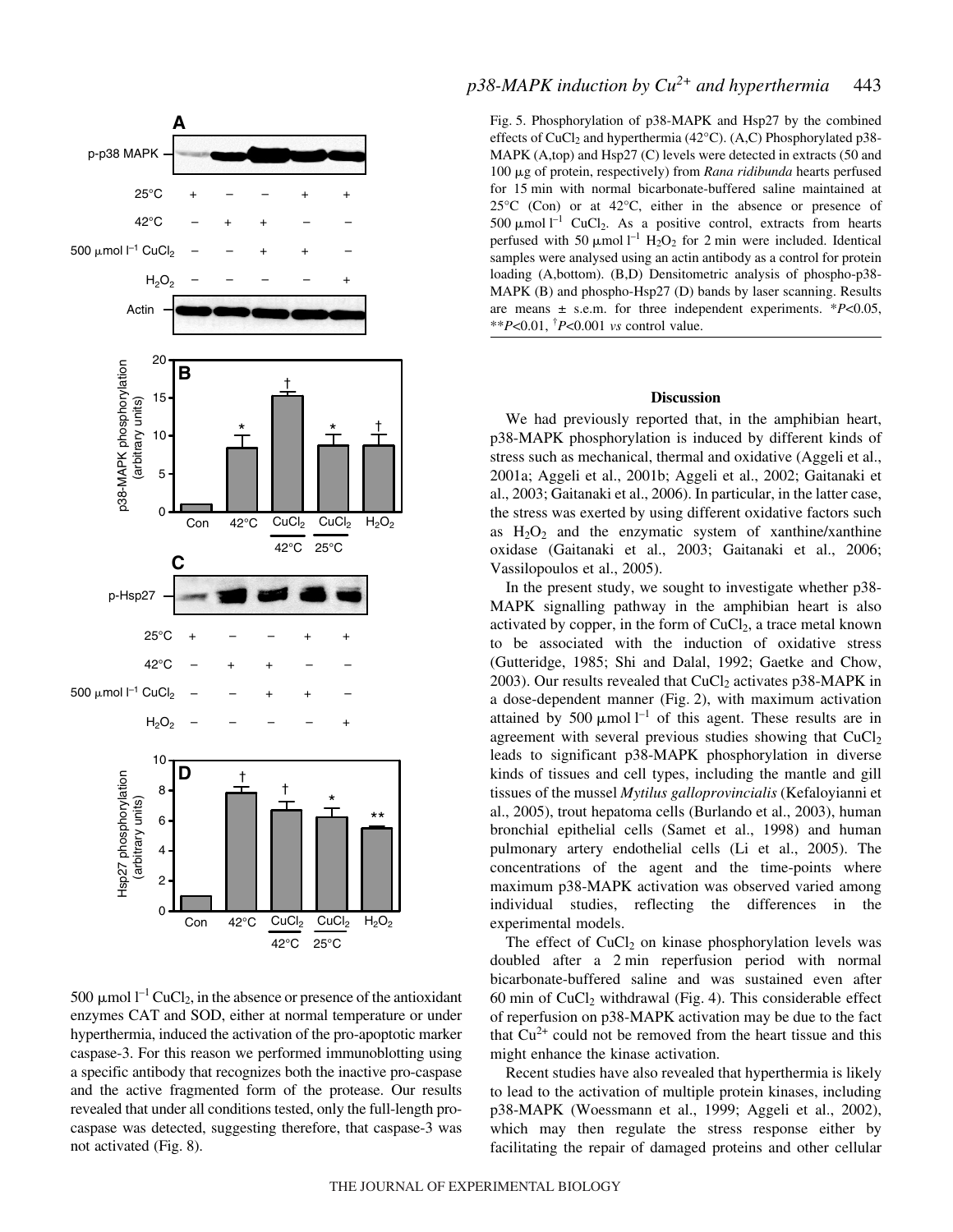

Fig. 6. Effect of L-ascorbic acid on the CuCl<sub>2</sub>–induced p38-MAPK phosphorylation. (A) Protein (50 µg) from *Rana ridibunda* hearts perfused without (Con) or with 100  $\mu$ mol l<sup>-1</sup> L-ascorbic acid (ASC) for 15 min, in the presence or absence of 500  $\mu$ mol l<sup>-1</sup> CuCl<sub>2</sub>, was analysed by immunoblotting with a phosphospecific anti-p38-MAPK antibody (top). Equal loading was verified by blotting identical samples with an anti-actin-specific antibody (bottom). (B) Densitometric analysis of phospho-p38-MAPK bands by laser scanning. Results are means  $\pm$  s.e.m. for three independent experiments performed with similar findings. \**P*<0.05, † *P*<0.001 *vs* control value.

components or by inducing apoptosis (Woessmann et al., 1999). In their natural environment, amphibians could be simultaneously affected by both thermal stress, due to elevated ambient temperatures, and increased levels of copper, because of water pollution. Therefore, we examined the combined impact of CuCl<sub>2</sub> and hyperthermia (42 $^{\circ}$ C) in the amphibian heart. Our results confirmed that thermal stress activates p38- MAPK in the frog heart and that its combination with  $CuCl<sub>2</sub>$ has an additive effect on the kinase phosphorylation (Fig. 5), a result that agrees with our previous studies performed in the mantle tissue of *Mytilus galloprovincialis* (Kefaloyianni et al., 2005).

In order to determine whether the p38-MAPK activation by CuCl<sub>2</sub> at normal temperature (25 $^{\circ}$ C) or at 42 $^{\circ}$ C was due to the production of oxidative factors, we conducted perfusions in the abovementioned conditions in the presence of SOD, catalase or both of them. At 25°C, neither SOD nor catalase had any significant effect on the  $CuCl<sub>2</sub>$ -induced p38-MAPK activation, suggesting that the ROS scavenged by these enzymes are not implicated in the kinase activation at this temperature. In the case of the combined action of hyperthermia and  $CuCl<sub>2</sub>$ , only catalase attenuated the p38-MAPK activation down to the level of the CuCl<sub>2</sub>-stimulated p38-MAPK activation at  $25^{\circ}$ C and this



Fig. 7. Effect of different antioxidants on the p38-MAPK phosphorylation induced by  $CuCl<sub>2</sub>$  in the absence or presence of hyperthermia (42°C). Phospho-p38-MAPK was detected in extracts  $(50 \mu g$  protein) from control hearts (Con), hearts perfused for 15 min with 30 U ml<sup>-1</sup> SOD alone or with 500  $\mu$ mol l<sup>-1</sup> CuCl<sub>2</sub>, either in the absence or the presence of 30 U  $ml^{-1}$  SOD, 150 U  $ml^{-1}$  CAT or the combination of SOD+CAT, at 25°C. In addition, hearts were perfused for 15 min with 500  $\mu$ mol l<sup>-1</sup> CuCl<sub>2</sub> and identical combinations of antioxidant agents but at 42°C (Ai). Actin protein levels of identical samples were detected so as to confirm equal protein loading (Aii). Densitometric analysis of phospho-p38-MAPK bands by laser scanning was performed (B). Results are means  $\pm$  s.e.m. for three independent experiments. \**P*<0.05, \*\**P*<0.01, † *P*<0.001 *vs* control value.



Fig. 8. Absence of caspase-3 activation by CuCl<sub>2</sub>, at  $25^{\circ}$ C or at  $42^{\circ}$ C, in the absence or presence of CAT and SOD. Immunoblot analysis using a specific antibody that recognizes both the inactive full-length pro-caspase-3 and the fragmented active form of the protein led to the detection of only pro-caspase-3 in samples  $(100 \mu g)$  protein) from hearts perfused without or with 500  $\mu$ mol l<sup>-1</sup> CuCl<sub>2</sub> for 15 min, either in the absence or the presence of 30 U ml<sup>-1</sup> SOD, 150 U ml<sup>-1</sup> CAT or the combination of SOD+CAT, at 25°C or at 42°C. Western blot shown is representative of three independent experiments performed with similar results. The positions of marker proteins are shown on the left.

result is indicative of the  $H_2O_2$  production during hyperthermia (Fig. 7). This also agrees with a previous study, which reports the induction of oxidative stress in *Rana ridibunda* after great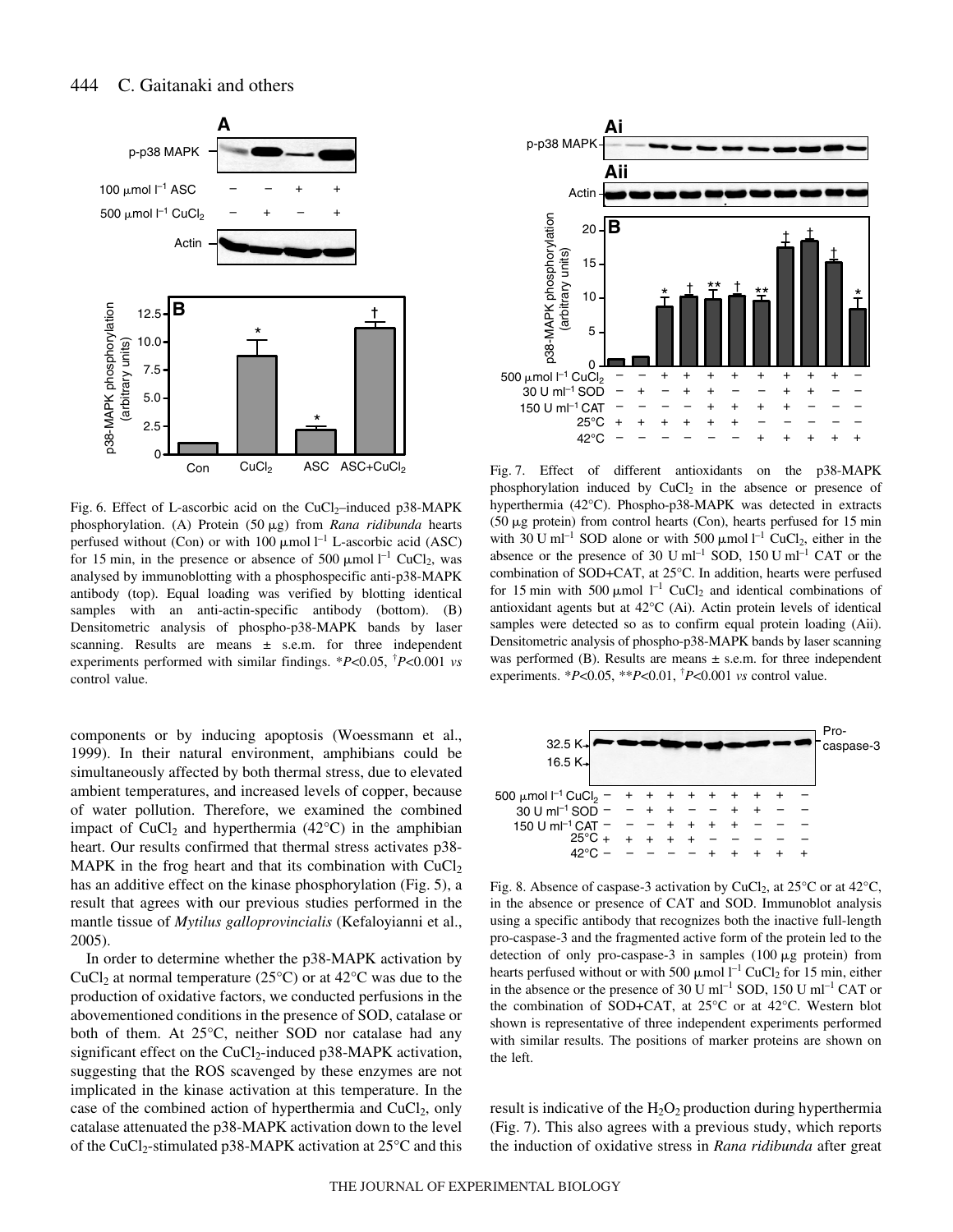change in the animal's body temperature (Bagnyukova et al., 2003). By contrast, when catalase was combined with SOD in the aforementioned conditions, the activation of p38-MAPK was enhanced in comparison to the one obtained when hearts were perfused with  $CuCl<sub>2</sub>$  at 42°C (Fig. 7). This last result could be attributed to the fact that, in the presence of  $H_2O_2$ , Cu and Cu/Zn SOD can induce the formation of the carbonate anion radical from bicarbonate, the standard buffer used in this study (Liochev and Fridovich, 2002; Liochev and Fridovich, 2006). This ROS could also participate in the activation of the p38-MAPK signalling pathway in the amphibian heart.

Another potent antioxidant tested was L-ascorbic acid, which other studies have shown that naturally exists in the amphibians (Singh and Sinha, 1990). Previously, we had demonstrated that this factor attenuated the  $H_2O_2$ -induced p38-MAPK activation in the perfused amphibian heart, but it had no impact on the kinase phosphorylation levels induced by xanthine/xanthine oxidase system (Gaitanaki et al., 2006). In the present study, L-ascorbic acid also did not abolish the CuCl<sub>2</sub>-induced p38-MAPK phosphorylation at  $25^{\circ}$ C (Fig. 6), indicating that, in the case of  $CuCl<sub>2</sub>$ , this agent does not function as an antioxidant.

Since at normal temperature (25°C), p38-MAPK activation by copper is not mediated by oxidative factors, it could be suggested that this stimulation is possibly mediated by conformational changes in membrane proteins that participate in signal transduction pathways (Wu et al., 1999; Letelier et al., 2005). In addition, copper has been proposed to inhibit the activity of the antiporter  $Na^+/K^+$ -ATPase (Li et al., 1996; Handy et al., 2002). In the amphibian heart, inhibition of  $Na<sup>+</sup>/K<sup>+</sup>-ATPase$  by ouabain also induces a strong activation of p38-MAPK (Stathopoulou et al., 2006), indicating that copper could stimulate the kinase through this mechanism.

Hsp27, the well-known downstream member of the p38- MAPK signalling pathway (Kyriakis and Avruch, 2001), was also investigated. This protein is implicated in cytoprotection since it interacts with and stabilizes F-actin fibers under stressful conditions and inhibits the mitochondrial apoptotic pathway by preventing cytochrome *c* release (Guay et al., 1997; Paul et al., 2002; Concannon et al., 2003). CuCl<sub>2</sub>, at either 25°C or 42°C, induced a strong Hsp27 phosphorylation (Figs 2, 5), but did not activate caspase-3 (Fig. 8). Hsp27 phosphorylation follows a similar pattern as the one for p38- MAPK when hearts were perfused with increasing doses of  $CuCl<sub>2</sub>$  (Fig. 2) and is p38-MAPK dependent as exemplified with experiments using the kinase's specific inhibitor SB203580 (Fig. 3). However, no additive response was observed in the case of the simultaneous use of  $CuCl<sub>2</sub>$  and hyperthermia (Fig. 5), possibly because hyperthermia on its own is quite a strong activator of Hsp27.

In conclusion, our results demonstrate that in *Rana ridibunda* heart, CuCl<sub>2</sub> differentially activates the p38-MAPK signalling pathway depending on temperature. Overall, this p38-MAPK cascade activation seems to be beneficial for cardiac myocytes since it is associated with the motivation of protective cellular mechanisms, like that of the small Hsp27.

### **List of abbreviations**

| ASC.           | ascorbic acid                         |
|----------------|---------------------------------------|
| BMK1           | big MAPK1                             |
| <b>BSA</b>     | bovine serum albumin                  |
| <b>CAT</b>     | catalase                              |
| Con            | control                               |
| <b>DMSO</b>    | dimethylsulfoxide                     |
| <b>DTT</b>     | dithiothreitol                        |
| <b>ECL</b>     | enhanced chemiluminescence            |
| <b>ERK</b>     | extracellular signal-regulated kinase |
| <b>HRP</b>     | horse radish peroxidase               |
| Hsp            | heat shock protein                    |
| <b>MAPK</b>    | mitogen-activated protein kinase      |
| <b>MAPKAPK</b> | MAPK-activated protein kinase         |
| <b>PAGE</b>    | polyacrylamide gel electrophoresis    |
| <b>PMSF</b>    | phenyl methyl sulfonyl fluoride       |
| p38-MAPK       | p38-mitogen-activated protein kinase  |
| <b>ROS</b>     | reactive oxygen species               |
| SOD            | superoxide dismutase                  |
| TBS            | Tris-buffered saline                  |
|                |                                       |

This study was supported by grants from the Special Research Account of the University of Athens. Ms Stathopoulou is a recipient of a State Scholarships Foundation fellowship.

#### **References**

- **Aggeli, I.-K. S., Gaitanaki, C., Lazou, A. and Beis, I.** (2001a). Activation of multiple MAPK pathways (ERKs, JNKs and p38-MAPK) by diverse stimuli in the amphibian heart. *Mol. Cell. Biochem*. **221**, 63-69.
- **Aggeli, I.-K. S., Gaitanaki, C., Lazou, A. and Beis, I.** (2001b). Stimulation of multiple MAPK pathways by mechanical overload in the perfused amphibian heart. *Am. J. Physiol.* **281**, R1689-R1698.
- **Aggeli, I.-K. S., Gaitanaki, C., Lazou, A. and Beis, I.** (2002). Hyperosmotic and thermal stress activate p38-MAPK in the perfused amphibian heart. *J. Exp. Biol.* **205**, 443-454.
- **Aggeli, I.-K. S., Gaitanaki, C. and Beis, I.** (2006). Involvement of JNKs and  $p38-MAPK/MSK1$  pathways in  $H_2O_2$ -induced upregulation of heme oxygenase-1 mRNA in H9c2 cells. *Cell. Signal*. **18**, 1801-1812.
- **Bagnyukova, T. V., Storey, K. B. and Lushchak, V. I.** (2003). Induction of oxidative stress in *Rana ridibunda* during recovery from winter hibernation. *J. Therm. Biol.* **28**, 21-28.
- **Bogoyevitch, M. A.** (2000). Signalling via stress-activated mitogen-activated protein kinases in the cardiovascular system. *Cardiovasc. Res.* **45**, 826-842.
- **Burlando, B., Magnelli, V., Panfoli, I., Berti, E. and Viarengo, A.** (2003). Ligand-independent tyrosine kinase signalling in RTH 149 trout hepatoma cells: comparison among heavy metals and pro-oxidants. *Cell. Physiol. Biochem.* **13**, 147-154.
- **Concannon, C. G., Gorman, A. M. and Samali, A.** (2003). On the role of Hsp27 in regulating apoptosis. *Apoptosis* **8**, 61-70.
- **Gaetke, L. M. and Chow, C. K.** (2003). Copper toxicity, oxidative stress, and antioxidant nutrients. *Toxicology* **189**, 147-163.
- **Gaitanaki, C., Stathopoulou, K., Stavridou, C. and Beis, I.** (2003). Oxidative stress stimulates multiple MAPK signalling pathways and the phosphorylation of the small Hsp27 in the perfused amphibian heart. *J. Exp. Biol.* **206**, 2759-2769.
- **Gaitanaki, C., Papatriantafyllou, M., Stathopoulou, K. and Beis, I.** (2006). Effects of various oxidants and antioxidants on the p38-MAPK signalling pathway in the perfused amphibian heart. *Mol. Cell. Biochem*. **291**, 107- 117.
- **Giordano, F. J.** (2005). Oxygen, oxidative stress, hypoxia and heart failure. *J. Clin. Invest.* **115**, 500-508.
- **Gius, D., Mattson, D., Bradbury, C. M., Smart, D. K. and Spitz, D. R.** (2004). Thermal stress and the disruption of redox-sensitive signalling and